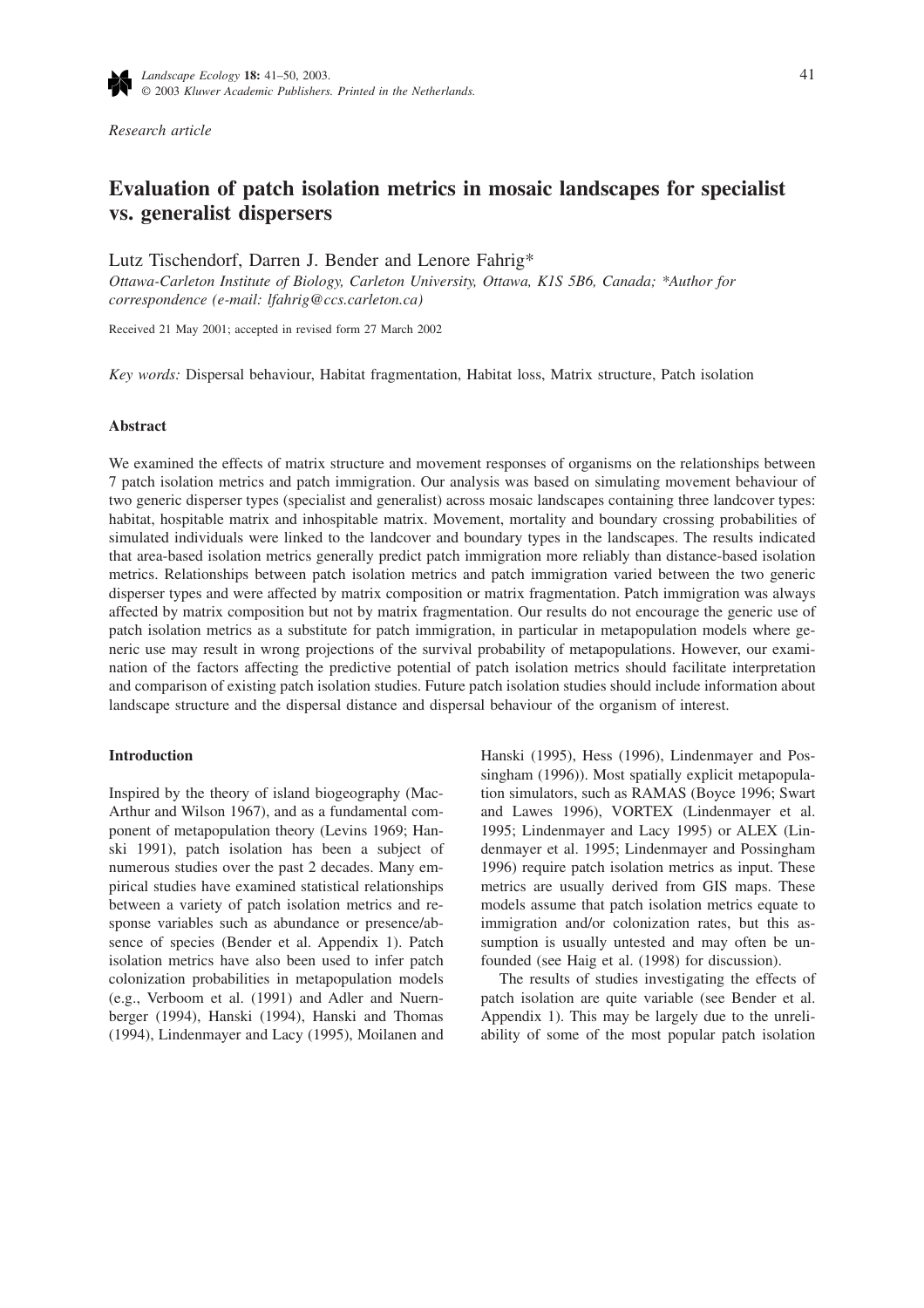metrics. The purpose of the current paper was to examine how the performance of patch isolation metrics is affected by (i) variation in non-habitat or "matrix" structure in the landscape, and (ii) the movement responses of the organism to landscape structure. Performance was determined as the correlation between patch immigration and the patch isolation metric, where immigration was derived from an individualbased simulation model of animal movement through virtual or "neutral" landscapes (e.g. With (1997)).

## **Methods**

## *Model description*

#### *Landscape structure*

Isolation metrics and immigration for habitat patches were calculated in simulated mosaic landscapes comprised of 3 landcover types. The landscape models corresponded to a square grid of 40,000 cells, where each cell was assigned to one of the 3 landcover types: habitat (H), hospitable matrix (HM), and inhospitable matrix (IM). The assignment of each landcover type was governed by two parameters: COV and FRAG. The proportion of a landcover type in the landscape was defined by COV. FRAG influenced the size and shape of patches by defining the spatial aggregation of assigned cells. A placement algorithm was used to first assign H and subsequently HM to cells of the grid (Figure 1a). The remaining cells were then assigned to IM. The values of the parameters for cover types H and HM used in the simulation experiment are shown in Table 1. The algorithm used to simulate these mosaic landscapes is also described in Fahrig (1997, 1998) and Tischendorf and Fahrig (2000), Tischendorf (2001).

Finally, patches were built by joining adjacent (orthogonal and diagonal) cells of the same landcover type. In the final landscape model, each cell of the grid belonged to one patch, which was uniquely defined by its cover type and an identification number.

## *Movement behaviour*

The movement behaviour of two generic disperser types, a specialist and a generalist, was modelled. We assumed that a specialist disperser has (i) a low probability of crossing boundaries from habitat to matrix (Mader 1984; Wiens et al. 1985; Bakowski and Kozakiewicz 1988; Merriam et al. 1989; Duelli et al. 1990; Mader et al. 1990; Frampton et al. 1995; Mauremooto





*Figure 1.* a) Algorithm to generate the mosaic landscape models. b,c) Examples for the generated mosaic landscapes at a resolution of  $50 \times 50$  cells. Both landscapes contain 10 percent habitat (black squares) and 40 percent hospitable matrix area (gray squares). Habitat area is aggregated in a)  $(H_FRAG = 0.05)$  and randomly distributed in b)  $(H_FRAG = 0.81)$ . Hospitable matrix area is aggregated in both landscapes  $(HM_FRAG = 0.05)$ .

et al. 1995; Charrier et al. 1997; Sakai and Noon 1997; Haddad 1999), (ii) a high risk of mortality while in matrix (high dispersal mortality) (e.g., Lidicker (1975) and Gaines and McGlenaghan (1980), Krohne and Dubbs (1984), Krohne and Burgin (1987), Garrett and Franklin (1988), Henein and Merriam (1990), Johansen (1994), Fahrig et al. (1995), Schippers et al. (1996), Charrier et al. (1997), Poole (1997), Sakai and Noon (1997), Bonnet et al. (1999), Beaudette and Keppie (1997)), and (iii) fast movement and high inter-step movement correlation, i.e., small turning angles between consecutive movement steps, in matrix (e.g., Baars (1979) and Rijnsdorp (1980), Wallin and Ekbom (1988), Wegner and Merriam (1990), Hansson (1991), Andreassen et al. (1996), Matter (1996), Charrier et al. (1997), Collins and Barrett (1997), Rosenberg et al. (1997)). In con-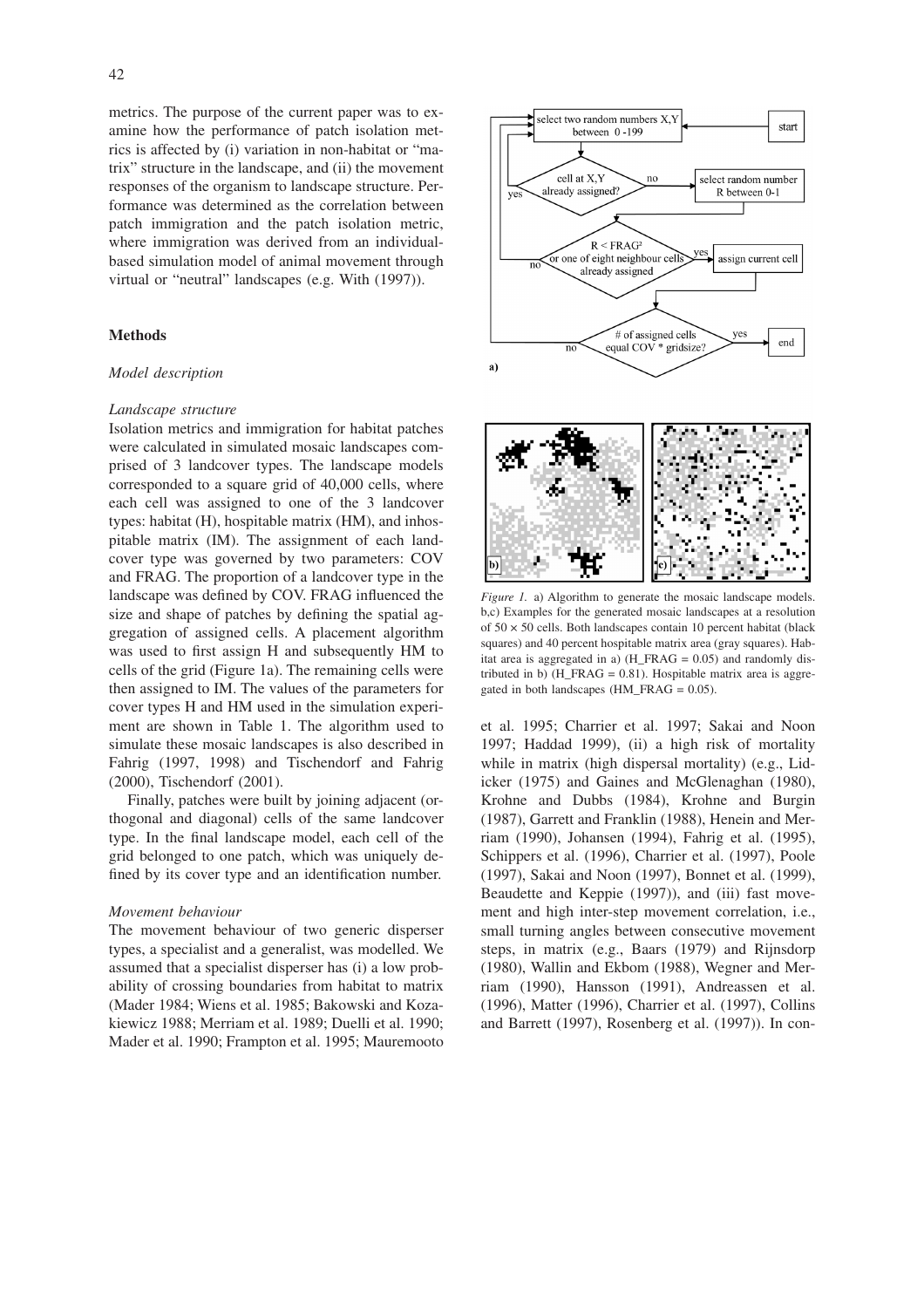*Table 1.* Parameters used to create landscapes for simulation experiments, and their factorial combinations. Each cell in the landscape was one of 3 types: habitat, hospitable matrix, and inhospitable matrix. Only parameters for habitat and hospitable matrix were explicitly controlled because these parameters completely constrain the amount and pattern of inhospitable matrix. "Range" indicates the range over which the parameter was varied, "step" is the step size for parameter selection within the range and "variations" is the resulting number of levels for that parameter. The number of levels of HM\_COV is constrained by H\_COV. All factorial combinations result in 1,554 landscapes.

| Parameter Name | Parameter Description                  | Range           | Step | Variations         |
|----------------|----------------------------------------|-----------------|------|--------------------|
| H_COV          | amount of habitat (proportion of grid) | $0.1 - 0.7$     | 0.1  |                    |
| H FRAG         | fragmentation of habitat               | $0.05 - 1$      | 0.19 |                    |
| HM COV         | amount of hospitable matrix            | $0 - (1-H$ COV) | 0.1  | $10, 9, \ldots, 3$ |
| HM FRAG        | fragmentation of hospitable matrix     | $0.05 - 1$      | 0.19 |                    |

*Table 2.* Model parameters defining the specialist and generalist disperser types. Each type is defined by a set of parameters for each of the three different cover types in the landscape model (habitat, hospitable matrix and inhospitable matrix). Step length determines the distance moved per movement step, and is the expected value of a negative exponential distribution (individual step lengths are drawn from the distribution). Step angle is drawn from a uniform probability distribution within the range of angles shown. Boundary crossing probability defines the probability that an individual crosses that boundary type, on each encounter.

| Disperser Type | Parameters                               | Cover Type              |                          |                          |
|----------------|------------------------------------------|-------------------------|--------------------------|--------------------------|
|                |                                          | Habitat (H)             | Hospitable Matrix (HM)   | Inhospitable Matrix (IM) |
| Specialist     | mortality (rate per 1000 movement steps) | 0.1                     | 0.5                      |                          |
|                | step length                              |                         | 3                        | 5                        |
|                | step angle                               | $\pm 180^\circ$         | $\pm$ 45 $^{\circ}$      | $\pm$ 5°                 |
|                | boundary crossing                        | $H \rightarrow HM: 0.3$ | $HM \rightarrow H: 1$    | $IM \rightarrow H: 1$    |
|                | probability                              | $H \rightarrow IM: 0.1$ | $HM \rightarrow IM: 0.2$ | $IM \rightarrow HM: 1$   |
| Generalist     | mortality (rate per 1000 movement steps) | 0.1                     | 0.2                      | 0.5                      |
|                | step length                              |                         |                          | 2                        |
|                | step angle                               | $\pm 180^\circ$         | $\pm 180^\circ$          | $\pm$ 135 $^{\circ}$     |
|                | boundary crossing                        | $H \rightarrow HM: 0.9$ | $HM \rightarrow H: 1$    | $IM \rightarrow H: 1$    |
|                | probability                              | $H \rightarrow IM: 0.7$ | $HM \rightarrow IM: 0.7$ | $IM \rightarrow HM: 1$   |

trast, generalist dispersers have a higher probability of leaving habitat, lower dispersal mortality while travelling through matrix, and less directed movement paths in matrix (i.e., larger turning angles between consecutive movement steps).

The disperser types' responses to landscape structure were implemented by linking movement, mortality and boundary crossing of individuals to cover and boundary types in the landscape model. The actual value of a dispersal parameter experienced by an individual in a time step therefore depended on the individual's position on the modeled landscape at that time (Table 2). Individual movement was defined by two parameters: step length, drawn from an exponential distribution, and step angle, drawn from a uniform distribution. The expected value of the exponential distribution and the range of the uniform distribution depended on the landcover type (Table 2). Decisions on mortality (per time step) and boundary crossing were made by comparing the current value of these

parameters (depending on the individual's position) to random numbers between 0 and 1. If the random number was smaller than the parameter value, the individual 'died' in the case of mortality or, in the case of boundary crossing, it crossed into the other landcover type. If the individual did not cross the boundary, it returned to the previous patch, by adding 180° to the direction of the next movement step. Individuals who left the landscape re-entered at the opposite border, resulting in no net losses or gains due to emigration from or immigration into the landscape (Haefner et al. 1991).

## *Simulations*

Simulations were conducted on 1,554 landscapes models (see Table 1) for each of the 2 disperser types. Each landscape model represented a different configuration of the three cover types, as a result of a factorial combination of the four landscape parameters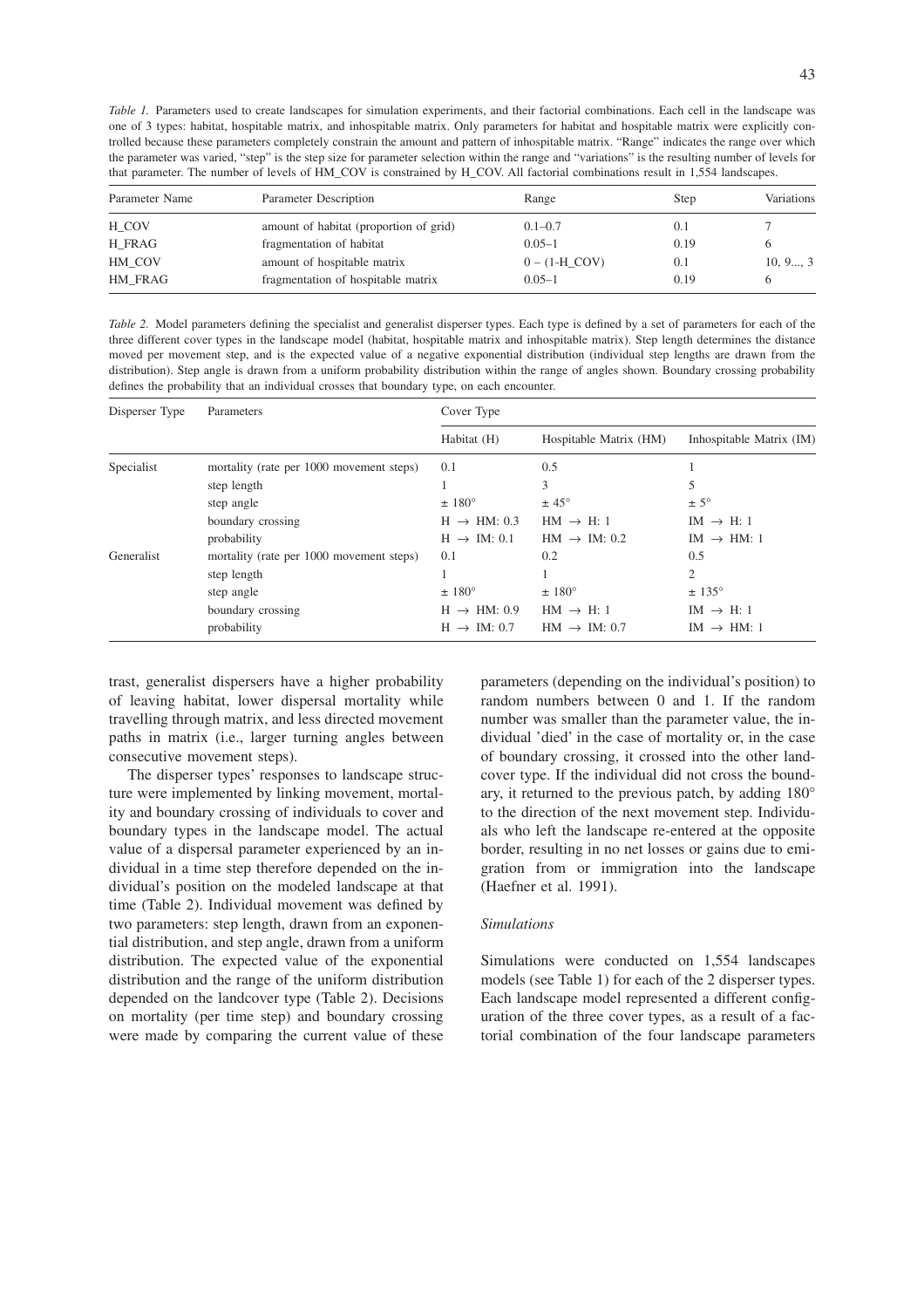(Table 1). Each simulation run comprised 1,000 movement steps for each of 800 individuals. The individuals were initially randomly distributed across the habitat cells. Each simulation run was repeated 10 times for each of the two disperser types on the same landscape model.

## *Analysis of model output*

Immigration was defined as the first time an individual entered a habitat patch; any re-entry into a habitat patch previously visited by that individual was not counted as immigration. The response variable, patch immigration, was the average (over 10 simulation runs) of the total number of immigrations to a habitat patch.

Seven patch isolation metrics were calculated for a set of patches from each landscape model (Table 3). The calculation of patch isolation metrics was restricted to focal patches ranging between 50 and 150 cells in size, to reduce effects of patch size and shape on the isolation metrics. Our results are based on analyzing patch isolation metrics and patch immigration for a random sample of 2500 habitat patches in this size range. Patches used in the calculation of the metrics, however, were not limited to the restricted patch sizes of the focal patches.

The landscape was treated as a torus when calculating patch isolation metrics, i.e., the spatial neighbourhood of each habitat patch was never cut off at a landscape border, but was linked to the opposite side of the landscape. This approach avoids biases of patch isolation metrics near landscape borders and is consistent with the torus implementation of the individuals' movement. The mean of the dispersal distance over all individuals (summed for each individual over its 1000 movement steps) was used for calculating the 2 patch isolation metrics that depended on dispersal distance (DDIST, DPROX, see Table 3).

Analyses began with patches from landscape models containing ten percent habitat (i.e., H\_COV = 0.1, Figure 1b, 1c and Table 1), since this proportion of habitat results in very patchy landscapes (e.g., Gardner et al. (1987) and With et al. (1997)). Correlation coefficients between all patch isolation metrics and patch immigration were calculated, for the generalist and specialist disperser types. In a second step the correlation coefficients were calculated separately for all other levels of habitat amount, i.e., for increasingly less patchy landscapes.

To examine the influence of matrix structure on the ability of the isolation metrics to predict patch immigration, an ANCOVA (SAS Institute 1990) was conducted with patch immigration as the dependent variable, HM\_COV and HM\_FRAG as independent class variables and patch isolation metrics as covariates. The interaction effects between each of the two class variables HM\_COV and HM\_FRAG and the patch isolation metric indicated the degree to which the relationship between the isolation metric and patch immigration depended on the amount or fragmentation of hospitable matrix. Correlation coefficients were also calculated between the patch isolation metrics and patch immigration separately for each level of the variable HM\_COV.

## **Results**

Figure 2 shows the correlation coefficients between the patch isolation metrics and patch immigration for the generalist and specialist disperser types. Patch isolation metrics predicted patch immigration consistently better for the generalist disperser type (compare Figures 2a and 2b). For the generalist disperser type, correlation coefficients were slightly higher when (i) information was included on the mean dispersal distance (i.e., DDIST and DPROX) and (ii), the metric was based on amount of habitat in a buffer zone (BUFFER and PROX). DPROX performed best for the generalist disperser type. In contrast, for the specialist disperser type the dispersal distance dependent isolation metrics DDIST and DPROX did not result in higher correlations between patch immigration and patch isolation metrics. In fact, DPROX predicted patch immigration worse than PROX, in particular with increasing buffer distance (compare DPROX\_10 and DPROX\_50 in Figure 2b).

For both disperser types buffer distance did not affect the fit of the proximity index (PROX). Increasing buffer distance did, however, result in poorer fits of the BUFFER metric for the generalist disperser type. For the specialist disperser type, correlations between DPROX and immigration rate declined with increasing buffer distance (Figure 2b).

To summarize, metrics based on the amount of habitat area surrounding the focal habitat patch (PROX, DPROX, BUFFER) predicted patch immigration rates generally more reliably than did metrics based on inter-patch distances (NDIST, DDIST). The comparison between the two disperser types revealed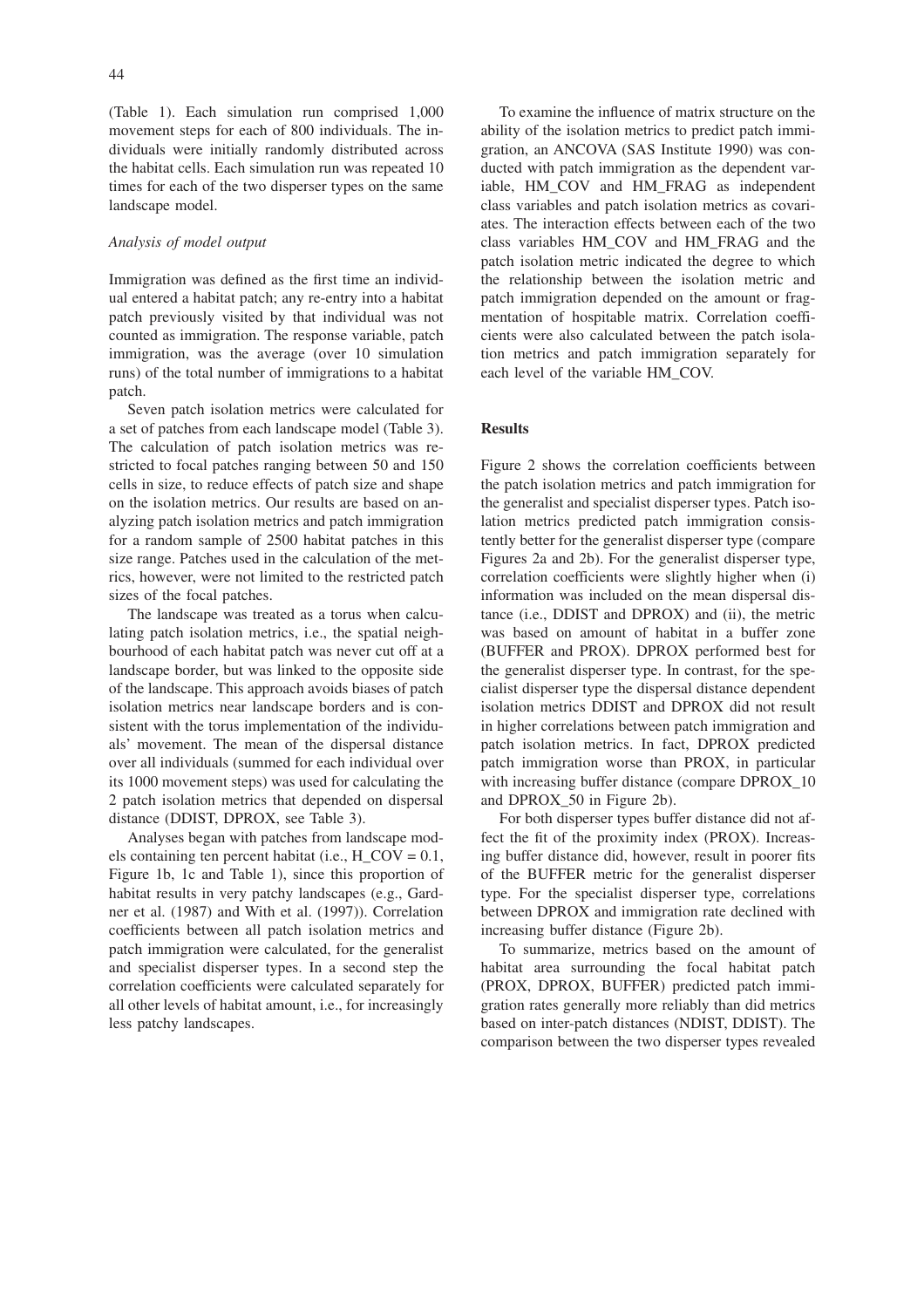| Abbreviation               | Definition                             | Description                                                                                                                                                                                                                                                                                                                                                                                                                                                     |
|----------------------------|----------------------------------------|-----------------------------------------------------------------------------------------------------------------------------------------------------------------------------------------------------------------------------------------------------------------------------------------------------------------------------------------------------------------------------------------------------------------------------------------------------------------|
| <b>NDIST</b>               |                                        | Edge to edge distance to the nearest habitat patch $-$ This metric<br>defines isolation by the distance of a focal patch to its nearest<br>neighbour without considering the size of the nearest neighbour<br>patch nor other patches in the vicinity of the focal patch. Isolation<br>is expected to decrease with increasing values of NDIST.                                                                                                                 |
| DIST <sub>_5</sub>         | $\sum_{j=1}^{5} \frac{DIST_j}{5}$      | Average distance to the five nearest patches – This metric defines<br>isolation by the average of the distances to the five nearest neigh-<br>bours. Considering more neighbour patches in the vicinity of the<br>focal patch might lead to a better prediction of the actual isolation<br>of the focal patch. Isolation is expected to decrease with increasing<br>DIST_5.                                                                                     |
| <b>DDIST</b>               | $e^{-DIST/d}$                          | Exponential, dispersal distance (d) weighted edge to edge distance<br>to nearest patch – This metric weights the distance to the nearest<br>habitat patch by the dispersal distance of an organism. Isolation is<br>expected to increase with increasing DDIST.                                                                                                                                                                                                 |
| DDIST_5                    | $\sum_{j=1}^{5} \frac{e^{-DIST/d}}{5}$ | Average of DDIST to five nearest patches $(j)$ – This metric aver-<br>ages the weighted edge to edge distances to the five nearest neigh-<br>bours. Isolation is expected to increase with increasing DDIST_5.                                                                                                                                                                                                                                                  |
| BUFFER $B: B = 10, 30, 50$ |                                        | Sum of all habitat cells within a buffer distance $(B)$ – This metric<br>defines isolation by the total amount of habitat located within a<br>buffer area surrounding the focal habitat patch. Isolation is as-<br>sumed to decrease with increasing habitat area, i.e., with increasing<br>values of BUFFER.                                                                                                                                                   |
| $PROX_B$ : B = 10, 30, 50  | $\sum_{j=1}^{N} \frac{A_j}{DIST_j}$    | Sum of the ratio between area (A) and DIST for all patches (N)<br>within a buffer distance $(B)$ around a patch $-$ This metric weights<br>the area of all patches within a buffer distance by the edge to edge<br>distance of these patches to the focal patch. Large patches, which<br>are close to the focal patch have a stronger effect on reducing iso-<br>lation than small remote patches. Isolation is expected to decrease<br>with increasing PROX_B. |
| DPROX_B: $B = 10, 30, 50$  | $\sum_{i=1}^{N} e^{-DIST/d}A_i$        | Sum of the product between area (A) and DDIST for all patches<br>(N) within a buffer distance $(B)$ – This metric weights the area of<br>all patches within a buffer distance by the distance of these patches<br>to the focal patch and by the dispersal distance of an organism.<br>Isolation is expected to decrease with increasing DPROX_B                                                                                                                 |

*Table 3.* Patch isolation metrics used in this study. The metrics belong to one or more of three categories. 1) distance-based measures (e.g., NDIST); 2) area-based measures (e.g., BUFFER\_B) and 3) dispersal distance dependent measures (e.g., DDIST). Complexity and assumed performance increase from NDIST to DPROX\_B, the latter belonging to all three categories.

contradicting effects of buffer distance and the inclusion of dispersal distance in the isolation metrics, on their correlations with patch immigration.

The effect of matrix structure on the statistical relationships between the isolation metrics and patch immigration is shown in the interaction terms between the isolation metrics and HM\_COV and HM- \_FRAG in Table 4. There were significant interaction effects between matrix composition and all proximity metrics (PROX) and some buffer metrics (BUFFER) for both disperser types (Table 4a, 4b). The effect of matrix composition on the relationship between patch isolation metrics and patch immigration is also reflected in the range bars in Figure 2. The range bars are the minima and maxima of the correlation coefficients, when calculated separately for the different values of HM\_COV, i.e., different amounts of hospitable matrix area. Matrix fragmentation affected relationships between two DPROX metrics and one BUFFER metric and patch immigration for the generalist disperser type (Table 4a). In contrast, matrix fragmentation affected relationships between two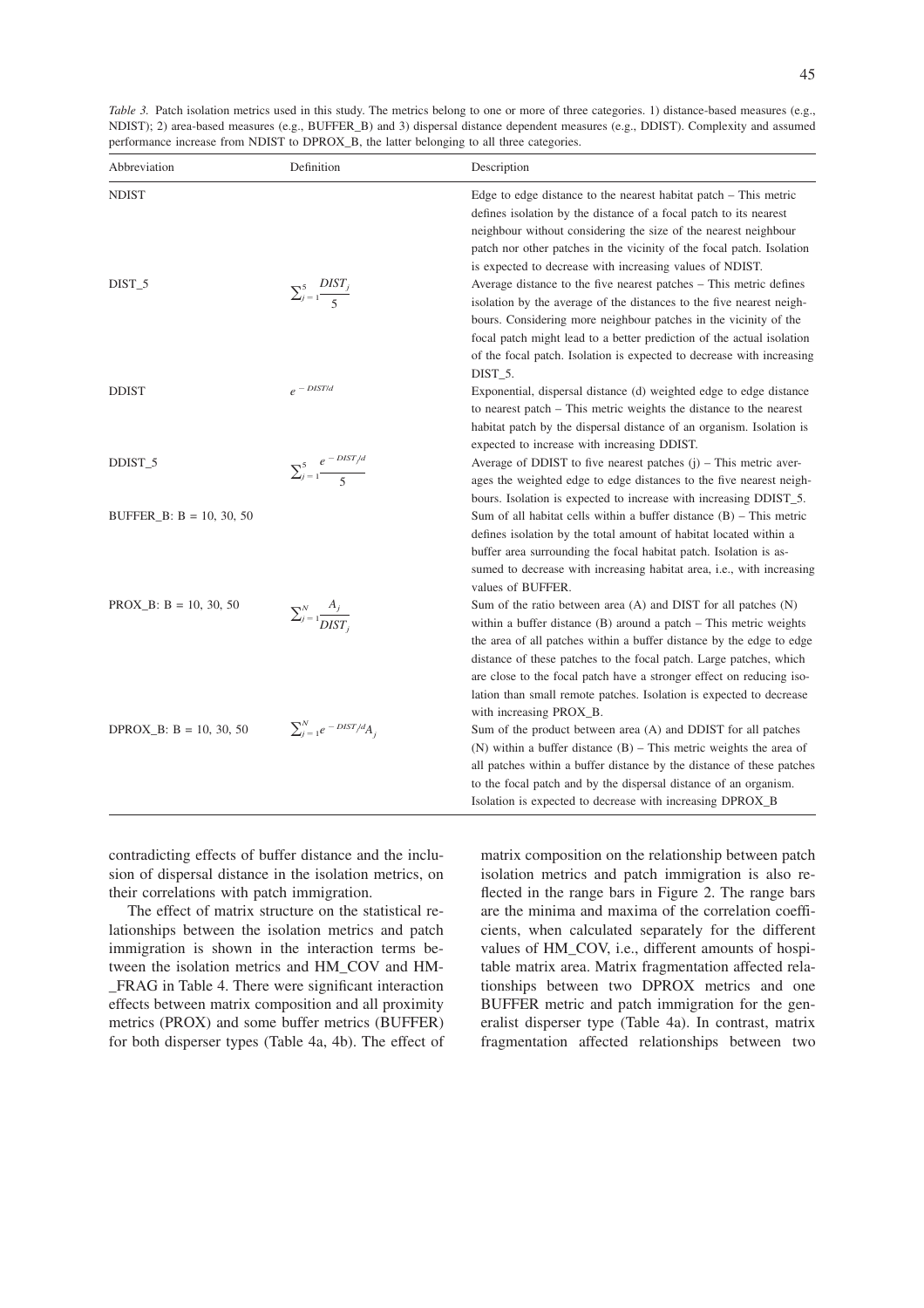

*Figure 2.* Correlation coefficients between the patch isolation metrics (see Table 3) and patch immigration for (a) generalist and (b) specialist disperser types. Bar heights correspond to the correlation coefficients obtained from model landscapes with 10 percent habitat. The range bars show the range of the correlation coefficients when calculated separately for different amounts of hospitable matrix (HM\_COV).

nearest neighbour metrics and patch immigration for the specialist disperser type (Table 4b). Main effects of HM\_COV on patch immigration were significant in all statistical models and main effects of HM- \_FRAG on patch immigration were not significant in any of the models.

The results presented in Figure 2 and Table 4 are based on patchy landscape models containing 10 percent habitat area, i.e., a subset of all simulated mosaic landscapes. A correlation analysis with data pooled over all 1,554 landscape models produced results that we were not able to interpret. The main reason for this was that the relationships between the patch isolation metrics and patch immigration were non-linear (Figure 3). Changes in patch immigration become smaller with increasing distance to another patch (Figure 3a) or with increasing habitat amount in a buffer zone (Figure 3b). Since habitat amount in the neighbourhood of the patch was the main deter-

*Table 4.* Effects of matrix composition (HM\_COV) and matrix fragmentation (HM\_FRAG) on the relationships between the patch isolation metrics and patch immigration. Presented are the F-values for the interaction effects of patch isolation metrics (column 1) and (i) matrix composition (column 2) and (ii) matrix fragmentation (column 3), on patch immigration.

| Isolation<br>Metric          | F-value for<br><b>Isolation Metric</b><br>$H M_COV$ (df=8) | F-value for<br><b>Isolation Metric</b><br>$*HM$ FRAG (df=5) |
|------------------------------|------------------------------------------------------------|-------------------------------------------------------------|
| a) generalist disperser type |                                                            |                                                             |
| <b>NDIST</b>                 | $0.77$ ns                                                  | $0.46$ ns                                                   |
| DIST <sub>5</sub>            | $0.84$ ns                                                  | $0.32$ ns                                                   |
| <b>DDIST</b>                 | $0.95$ ns                                                  | $0.59$ ns                                                   |
| DDIST 5                      | $1.21$ ns                                                  | $0.36$ ns                                                   |
| PROX 10                      | $2.44*$                                                    | $0.76$ ns                                                   |
| PROX_30                      | $2.64*$                                                    | $1.12$ ns                                                   |
| PROX 50                      | $2.46*$                                                    | $0.97$ ns                                                   |
| DPROX_10                     | $0.95$ ns                                                  | $2.94*$                                                     |
| DPROX_30                     | $1.89$ ns                                                  | $2.97*$                                                     |
| DPROX 50                     | $1.61$ ns                                                  | $2.21$ ns                                                   |
| BUFFER_10                    | $1.55$ ns                                                  | $3.19***$                                                   |
| BUFFER_30                    | $2.43*$                                                    | $0.84$ ns                                                   |
| BUFFER_50                    | $2.08*$                                                    | $1.89$ ns                                                   |
| b) specialist disperser type |                                                            |                                                             |
| <b>NDIST</b>                 | $0.44$ ns                                                  | $2.52*$                                                     |
| DIST <sub>_5</sub>           | $1.12$ ns                                                  | $1.53$ ns                                                   |
| DDIST                        | $0.41$ ns                                                  | $2.46*$                                                     |
| DDIST_5                      | $1.08$ ns                                                  | $1.71$ ns                                                   |
| PROX 10                      | $2.97***$                                                  | $2.01$ ns                                                   |
| PROX 30                      | $3.07***$                                                  | $2$ ns                                                      |
| PROX_50                      | $3.08***$                                                  | $2.09$ ns                                                   |
| DPROX_10                     | $1.19$ ns                                                  | $1.09$ ns                                                   |
| DPROX_30                     | $0.56$ ns                                                  | $0.66$ ns                                                   |
| DPROX_50                     | $0.91$ ns                                                  | $1.29$ ns                                                   |
| BUFFER_10                    | $2.55*$                                                    | $1.98$ ns                                                   |
| BUFFER_30                    | $0.49$ ns                                                  | $0.44$ ns                                                   |
| <b>BUFFER_50</b>             | $1.27$ ns                                                  | $0.96$ ns                                                   |

 $ns = not significant$ 

 $p < 0.05$ 

 $*$   $p < 0.01$ 

minant of all the isolation metrics, the performance of the metrics depends on where in the range of habitat amount they are applied. Increasing habitat amount results in larger values of the buffer and proximity metrics and in shorter inter-patch distances. Figure 4 shows how the correlation coefficients and slopes of the relationships between patch isolation metrics and patch immigration changed with increasing habitat amount in the landscape. Both correlation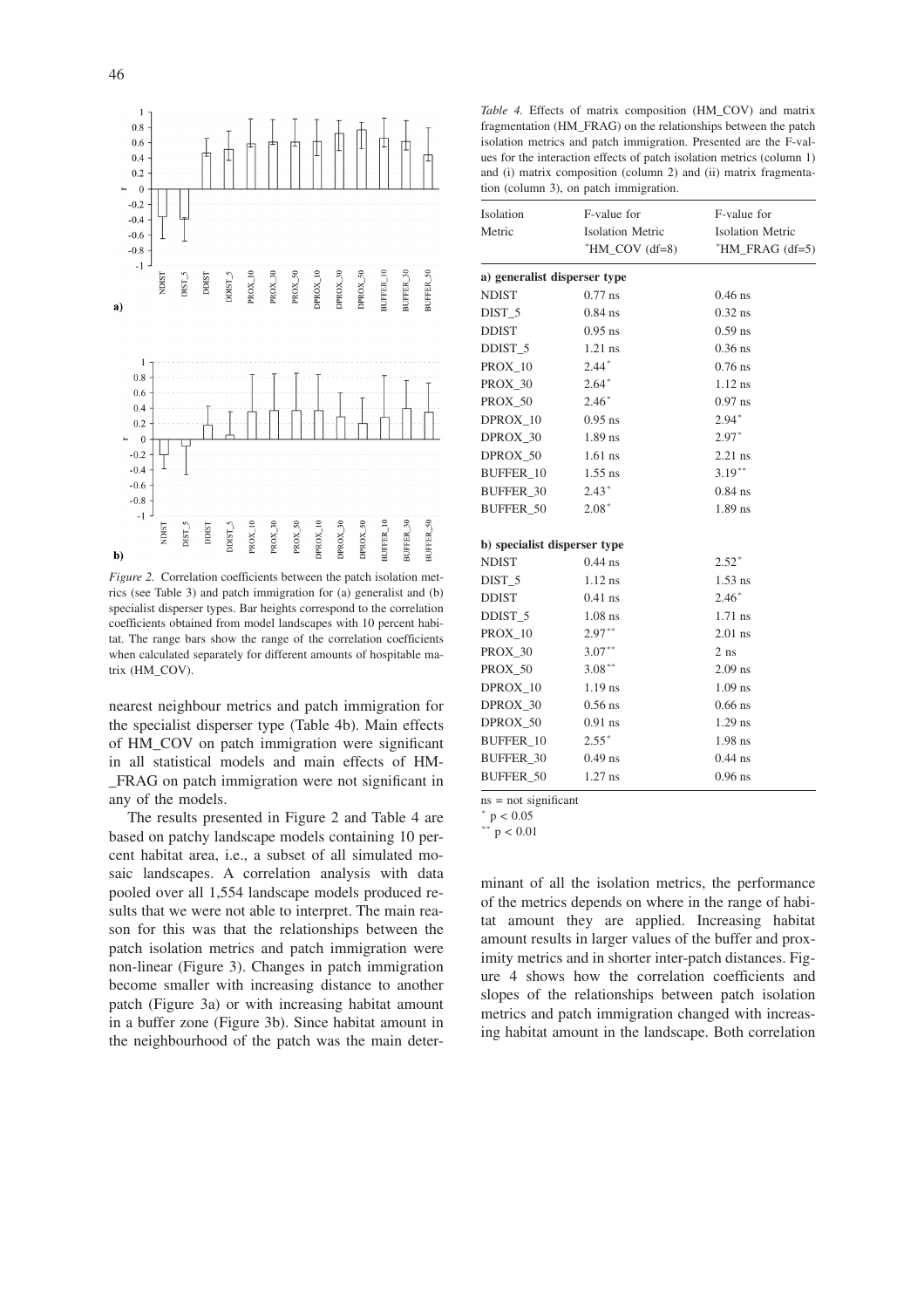

*Figure 3.* Nonlinear relationships between patch isolation metrics and patch immigration: a) exponential decline of patch immigration with increasing distance to nearest neighbour patch (NDIST see Table 3); b) logarithmic increase of patch immigration with increasing habitat amount in a 10 cell wide buffer surrounding the focal patch (BUFFER see Table 3).

and slope values varied greatly with changes in habitat amount. Generally, the predictive potential (slopes of relationship lines) of patch isolation metrics declined with increasing habitat amount; high correlation coefficients only coincided with higher slope values at low amounts of habitat.

## **Discussion**

All patch isolation metrics were correlated with patch immigration. Correlation coefficients were generally higher for area-based isolation metrics than distancebased metrics. Our results suggest that the buffer metrics have the highest potential correlation with patch immigration, but the correlation depends on size of the buffer area used. Proximity metrics have lower



*Figure 4.* Correlation coefficients and slope values of the relationships between patch isolation  $-$  (a) NDIST; (b) BUFFER\_30; (c) PROX\_30 – and patch immigration for different habitat amounts in the model landscapes. Black squares indicate significant ( $p <$ 0.01) and white squares indicate non-significant correlations. Correlation and slope values for BUFFER\_30 and PROX\_30 declined with increasing habitat amount. This results from the nonlinear relationships between these patch isolation metrics and patch immigration (see Figure 3). Note that PROX\_30 produces high correlation coefficients at high habitat amount despite very low slope values. These correlation coefficients are therefore not reliable.

overall correlations, but are robust to increases in the buffer area. Proximity metrics predict patch immigration more consistently than buffer metrics because they include effects of patches whose area lies mostly outside of the buffer zone of the focal patch. An increase in the buffer distance will only result in a dif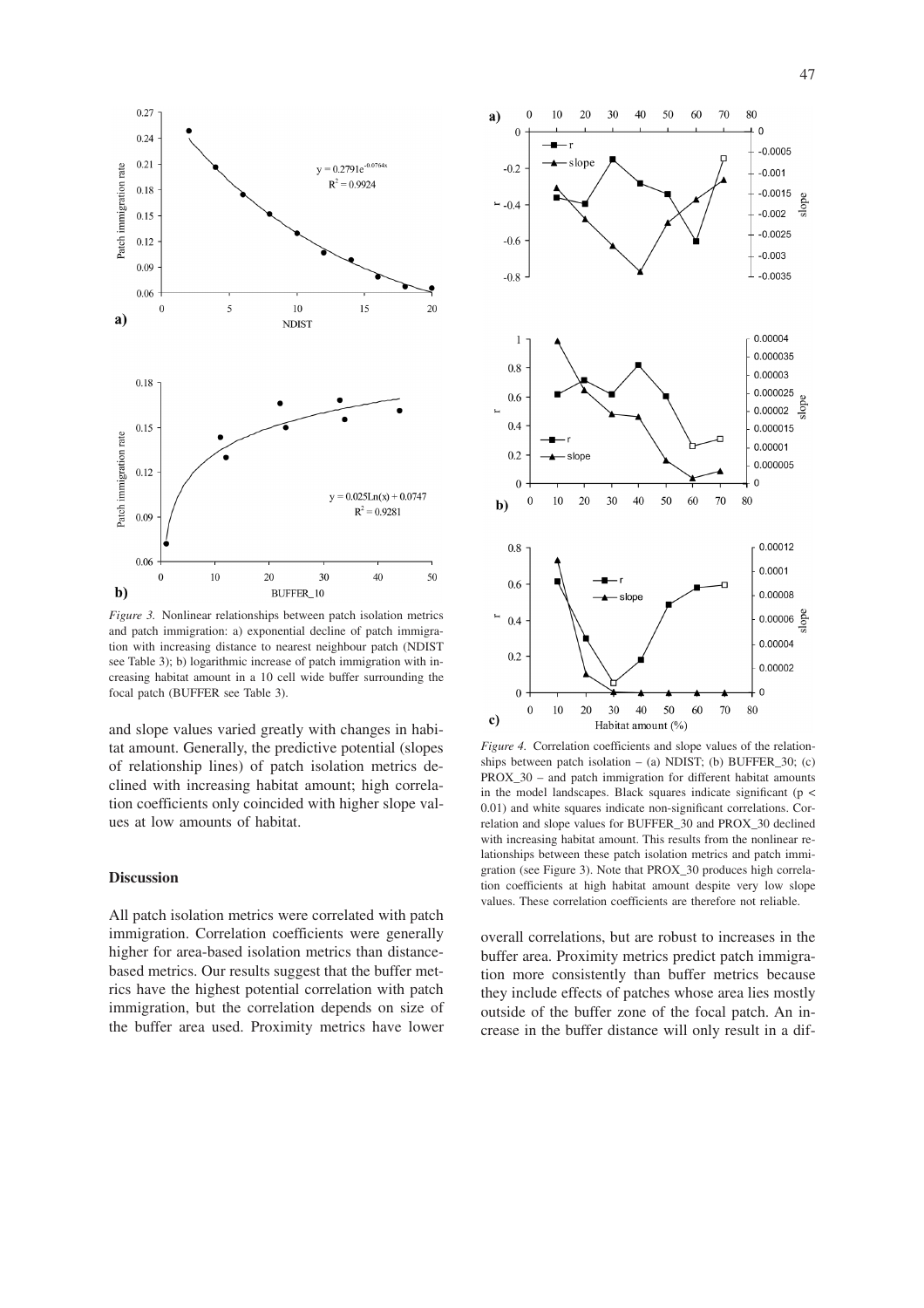ferent proximity value if a new patch is included in the calculation. In contrast, the value of a buffer metric increases steadily with increasing buffer distance. The most reliable buffer metric is obtained when the buffer distance matches the dispersal distance of the organism (Bender et al. 2002).

Results of a related study (Bender et al. 2002) indicate a much lower predictive potential of the proximity indices when applied in landscape patterns obtained from GIS landcover maps. These lower correlations result from the co-occurrence of very large and very small patches in realistic landscapes, in contrast to the occurrence of similar patch sizes in artificially generated landscapes. For instance, if a very large habitat patch overlaps with the buffer zone surrounding a small focal habitat patch, then the area of the very large patch will significantly increase the value of the proximity index. However, this is unlikely to be reflected in a similar increase in patch immigration. This potential for disproportional changes in a predictor variable (proximity index) relative to the response variable (patch immigration) may weaken statistical relationships.

Our results indicate a generally lower predictive potential of patch isolation metrics for the specialist disperser type than the generalist disperser type. This seems counter-intuitive at first. We expect specialists to be sensitive to patch isolation because habitat loss in a landscape and patch isolation are directly related (Fahrig 1997). However, our study indicates that the relationship between spatial isolation of a habitat patch and patch immigration is weaker for specialists than generalists. This can be explained by the fact that the specialist has a more pronounced (negative) response to the matrix (nonhabitat) cover types of the landscape. Therefore, the specialist's immigration rate into habitat patches is more strongly affected by matrix structure than is the generalist's. This reduces the strength of the relationship between patch isolation metrics and patch immigration for the specialist, because matrix structure is not incorporated in the calculation of the patch isolation metrics. The dispersal behaviour of an organism therefore affects the reliability of patch isolation metrics.

None of the patch isolation metrics suggested to date considers the structure of the non-habitat or matrix portion of the landscape. We found that matrix composition (i.e., the proportion of hospitable and inhospitable matrix types) and matrix fragmentation affected the relationships between some patch isolation metrics and patch immigration. This suggests that omission of matrix structure from isolation metrics can compromise these metrics. This effect was strongest for the patch isolation metric D\_PROX.

What are the implications of these findings and how important are they for future work related to patch isolation? Bender et al. (2002) showed that some isolation metrics are better than others, but that variation in patch size and shape and the spatial extent (scale) over which the metric is calculated strongly influence the reliability of these metrics. From the current study we predict that matrix structure and dispersal behaviour in response to landscape structure can also compromise the reliability of isolation metrics. In aggregate, the results are therefore not encouraging regarding the generic application of patch isolation metrics. However, they should help in interpretation of results of future studies and facilitate comparisons of these with existing patch isolation studies. Such interpretations will be made easier if the conditions associated with a study are reported. These include information about patch sizes and shapes, the scale of dispersal relative to the isolation metric (e.g., ratio between dispersal distance and buffer width), the structure of the landscape (including the matrix), and the dispersal behaviour of the organism in response to the various landscape elements. While detailed information is unlikely to be available on all of these, some information, such as whether the species is considered a specialist or generalist, can help with the assessment.

Our results also suggest that there are problems in the application of patch isolation metrics in metapopulation models to empirical systems, where these metrics are assumed to be correlated with immigration (or colonization) rates (e.g., Verboom et al. (1991) and Adler and Nuernberger (1994), Hanski (1994), Hanski and Thomas (1994), Lindenmayer and Lacy (1995), Moilanen and Hanski (1995), Hess (1996), Lindenmayer and Possingham (1996)). Patch isolation metrics are also the 'virtual' link of metapopulation simulators to real landscapes (e.g., RA-MAS, VORTEX or ALEX (Lindenmayer et al. 1995; Lindenmayer and Lacy 1995; Boyce 1996; Lindenmayer and Possingham 1996; Swart and Lawes 1996). Projections of the survival probability of metapopulations made by these models depend on values of patch isolation metrics derived from landcover maps. However, our results suggest that these values do not necessarily predict the immigration rates into patches. An overestimation of patch immigration might result in too optimistic projections of metapo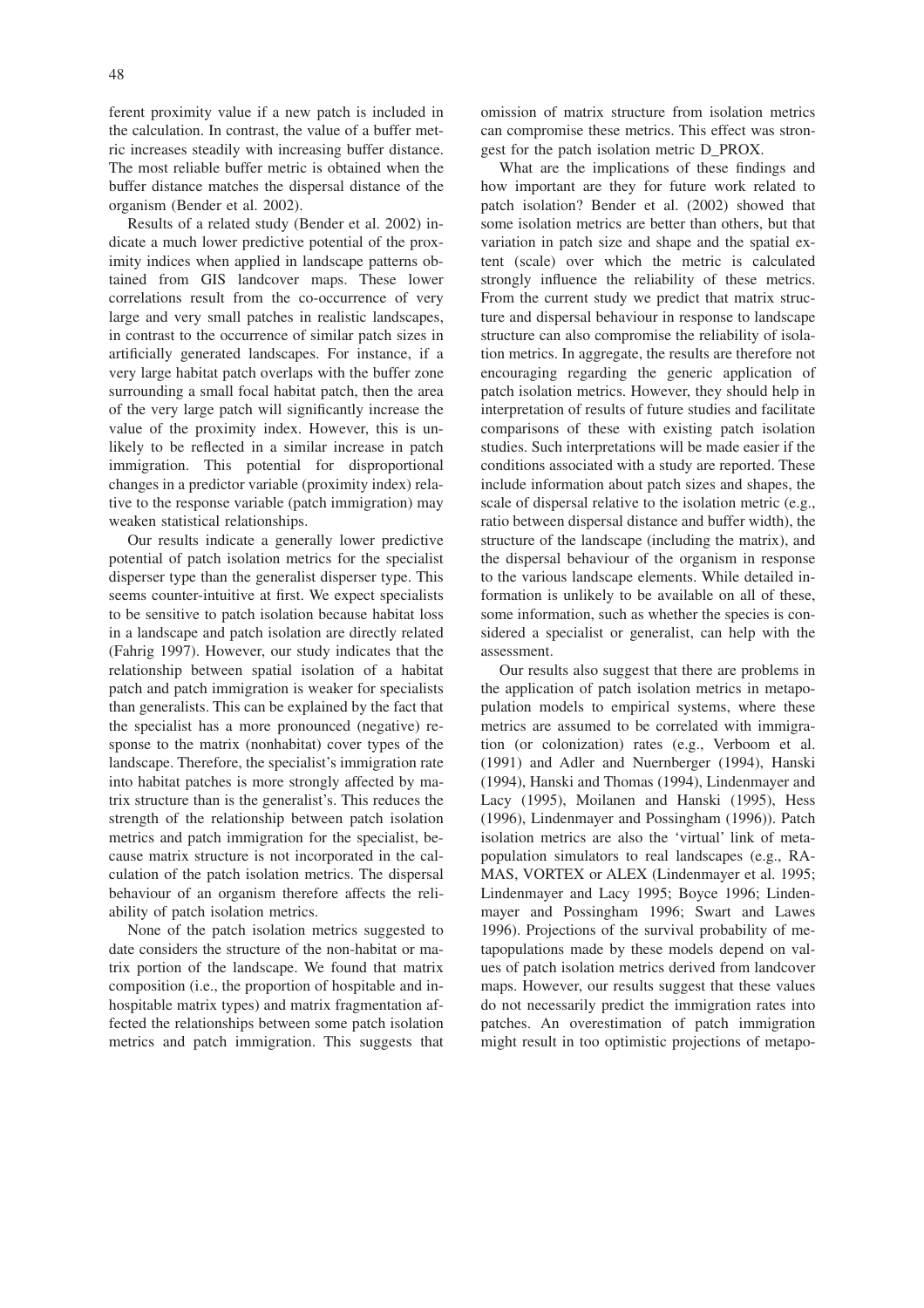pulation persistence. Individual parameterization or calibration, rather than generic application of patch isolation metrics in metapopulation models is necessary to avoid misleading conclusions (Haig et al. 1998).

In conclusion, our results generally confirm the finding of a related study (Bender et al. 2002) that area-based isolation metrics are more reliable predictors of immigration than distance-based metrics. However, our results suggest that the reliability of these metrics can depend on the structure of the whole landscape and, in particular, how sensitive the dispersal behaviour (including dispersal mortality) of the organism in question is to the structure of the nonhabitat or matrix portions of the landscape. We suggest that patch isolation metrics are least reliable for specialist species, which are expected to show the highest sensitivity to matrix structure.

## **Acknowledgements**

We thank two anonymous reviewers for their helpful comments on an earlier version of this paper. This work was supported by a postdoctoral scholarship from the Deutsche Forschungsgemeinschaft to Lutz Tischendorf, a Natural Sciences and Engineering Council of Canada (NSERC) scholarship to Darren Bender and a NSERC grant to L. Fahrig.

#### **References**

- Adler F.R. and Nuernberger B. 1994. Persistence in patchy irregular landscapes. Theoretical Population Biology 45: 41–75.
- Andreassen H.P., Ims R.A. and Stenseth N.C. 1996. Discontinuous habitat corridors: Effects on male root vole movements. Journal of Applied Ecology 33: 555–560.
- Baars M.A. 1979. Patterns of movement of radioactive carabid beetles. Oecologia 44: 125–140.
- Bakowski C. and Kozakiewicz M. 1988. The effect of forest road on bank vole and yellow necked mouse populations. Acta Theriologica 33: 345–353.
- Beaudette P.D. and Keppie D.M. 1997. Survival of dispersing spruce grouse. Canadian Journal of Zoology 70: 693–697.
- Bender D.J., Tischendorf L. and Fahrig L. 2002. Using patch isolation metrics to predict animal movement in binary landscapes. Landscape Ecology (this issue).
- Bonnet X., Naulleau G. and Shine R. 1999. The dangers of leaving home: Dispersal and mortality in snakes. Biological Conservation 89: 39–50.
- Boyce M.S. 1996. RAMAS/GIS: Linking landscape data with population viability analysis. Quarterly Review of Biology 71: 167–168.
- Charrier S., Petit S. and Burel F. 1997. Movements of *Abax parallelepipedus* (Coleoptera, Carabidae) in woody habitats of a hedgerow network landscape: a radio-tracing study. Agriculture, Ecosystems and Environment 61: 133–144.
- Collins R.J. and Barrett G.W. 1997. Effects of habitat fragmentation on meadow vole (*Microtus pennsylvanicus*) population dynamics in experiment landscape patches. Landscape Ecology 12: 63–76.
- Duelli P., Studer M., Marchand I. and Jakob S. 1990. Population movements of arthropods between natural and cultivated areas. Biological Conservation 54: 193–207.
- Fahrig L., Pedlar J.H., Pope S.E., Taylor P.D. and Wegner J.F. 1995. Effect of road traffic on amphibian density. Biological Conservation 13: 177–182.
- Fahrig L. 1997. Relative effects of habitat loss and fragmentation on population extinction. Journal of Wildlife Management 61: 603–610.
- Fahrig L. 1998. When does fragmentation of breeding habitat affect population survival? Ecological Modelling 105: 273–292.
- Frampton G.K., Cilgi T., Fry G.L.A. and Wratten S.D. 1995. Effects of grassy banks on the dispersal of some carabid beetles (Coleoptera: Carabidae) on farmland. Biological Conservation 71: 347–355.
- Gaines M.S. and McGlenaghan L.R. 1980. Dispersal in small mammals. Annual Review of Ecology and Systematics 11: 163–196.
- Gardner R.H., Milne B.T., Turner M.G. and O'Neill R.V. 1987. Neutral models for the analysis of broad-scale landscape pattern. Landscape Ecology 1: 19–28.
- Garrett M.G. and Franklin G.L. 1988. Behavioral ecology of dispersal in the black-tailed prairie dog. Journal of Mammalogy 69: 236–250.
- Haddad N.M. 1999. Corridor use predicted from behaviors at habitat boundaries. American Naturalist 153: 215–227.
- Haefner J.W., Poole G.C., Dunn P.V. and Decker R.T. 1991. Edge effects in computer models of spatial competition. Ecological Modelling 56: 221–244.
- Haig S.M., Mehlman D.W. and Oring L.W. 1998. Avian movements and wetland connectivity in landscape conservation. Conservation Biology 12: 749–758.
- Hanski I. 1991. Metapopulation dynamics: Brief history and conceptual domain. Biological Journal of the Linnean Society 42:  $2 - 15$ .
- Hanski I. 1994. A practical model of metapopulation dynamics. Journal of Animal Ecology 63: 151–162.
- Hanski I. and Thomas C.D. 1994. Metapopulation dynamics and conservation: A spatially explicit model applied to butterflies. Biological Conservation 68: 167–180.
- Hansson L. 1991. Dispersal and connectivity in metapopulations. Biological Journal of the Linnean Society 42: 89–103.
- Henein K. and Merriam G. 1990. The elements of connectivity where corridor quality is variable. Landscape Ecology 4: 157– 170.
- Hess G.R. 1996. Linking extinction to connectivity and habitat destruction in metapopulation models. American Naturalist 148: 226–236.
- Johansen A. 1994. Spatio-temporal self-organization on a model of disease spreading. Physica. D 78: 186–193.